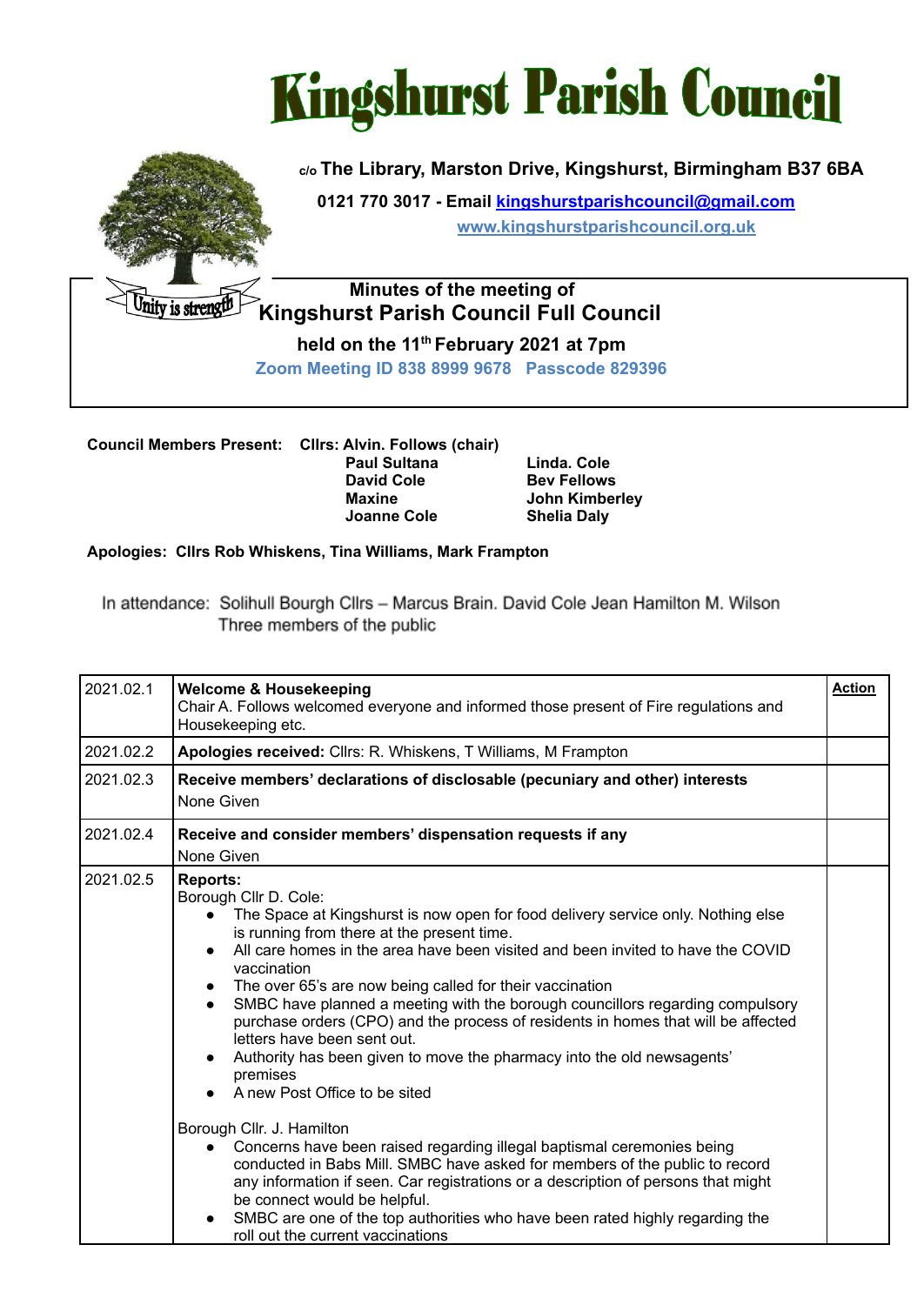|             | Currently chairing the Carrs area as an Interim due to the sad bereavement of<br>$\bullet$<br>Dave Dickinson, hoping to have a resident in place soon.<br>Cllrs work on the magistrate committees of Somerfield, located on the<br>$\bullet$<br>Bosworth Wood school site has highlighted concerns with the Pupil Referral<br>Unit (PRU) and Ofsted, with recommendations being discussed.<br>Residents have complained regarding leaves and how SMBC will deal.<br>Borough Cllr. Marcus Brain<br>An update on the longer-term regarding Space whilst the Kingshurst Parade is<br>being demolished. An update next week will give more detail.<br>The core may change the services that they currently provide. Indication of<br>$\bullet$<br>possible workshops. Looking to raise funds Incurred a loss of an estimate of<br>150K from previous year due to the pandemic.<br>Had discussions with parish councilors regarding fly tipping on the boundaries<br>$\bullet$<br>of Solihull and Birmingham, such as Cooks Lane. Nearby areas have also<br>been affected, Castle Bromwich, Shard End, Fordbridge and Kitts Green. BCC<br>is currently doing a "Name and Shame" campaign.<br>SMBC have looked at Dome Hawk Cameras but the placement of such<br>devices cannot view a resident's front door.<br>Meriden adventure playground, containers are being place in situ funded by<br>the HS2. The containers are re furbished and fitted with lighting and heating so<br>becoming community spaces. |           |
|-------------|---------------------------------------------------------------------------------------------------------------------------------------------------------------------------------------------------------------------------------------------------------------------------------------------------------------------------------------------------------------------------------------------------------------------------------------------------------------------------------------------------------------------------------------------------------------------------------------------------------------------------------------------------------------------------------------------------------------------------------------------------------------------------------------------------------------------------------------------------------------------------------------------------------------------------------------------------------------------------------------------------------------------------------------------------------------------------------------------------------------------------------------------------------------------------------------------------------------------------------------------------------------------------------------------------------------------------------------------------------------------------------------------------------------------------------------------------------------------------------------------------------|-----------|
|             | 2021.02.5.2   West Midlands Police:<br>CIIr Pablo sent meeting reminders to the Neighbourhood Policing team, unfortunately<br>they had left for duty before receiving the emails sent on 11.2.21, but a report has<br>been received which was read out.<br>The report:<br>During the past month there has been issues around Kingshurst in relation to:<br>Anti-social behaviour around the shops. Not seen any directly but have built a<br>relationship with shop keepers for them to feel confidence in sharing information.<br>Babs Mill off road bike operation - Solihull North Police / Shard End / Smiths Wood<br>$\bullet$<br>police units made a joint approach to attend the area Sunday 7 <sup>th</sup> February with a high<br>visibility and a drone. No off roads stopped, but the operation went well, and this joint<br>approach will be arranged with random operations in the near future. KPC have<br>pushed the Police and SMC to have a joined-up approach on this issue.<br>Anti-Social behaviour in the area. The police are managing these Youths and made<br>the necessary referrals in the hope to the individuals and their parents the help they<br>need<br>CIIr D Cole added that the Domestic Side has increased which could be the effect of the<br>pandemic being in lockdown.                                                                                                                                                                                         | <b>PS</b> |
| 2021.02.5.3 | SMBC Community representatives, any other statutory bodies and voluntary<br>organisations.<br>CIIr D Cole stated that Kingshurst Rainbow Alliance are now operating out of the<br>Space.                                                                                                                                                                                                                                                                                                                                                                                                                                                                                                                                                                                                                                                                                                                                                                                                                                                                                                                                                                                                                                                                                                                                                                                                                                                                                                                |           |
| 2021.02.6   | <b>Public Participation</b><br>To adjourn to allow public participation for 15 minutes. Residents are invited to give their views<br>and question the Parish Council on issues on this agenda or raise issues for future<br>consideration at the discretion of the Chairman. Members of the public may not take part in the<br>Parish Council meeting itself.<br>No questions or views offered by the three members of the public in attendance<br>CIIr J Cole - More consideration to be made regarding Anti-Social behaviour (ASB) in<br>$\bullet$<br>how to better support the youths. Nothing in the area. Off road bikes are easily<br>available, but families do not have the transport capacity to attend off road centres.<br>The community needs to look at<br>ASB seem not to deter and parents cannot afford the fine. Need to look at ways to<br>improve and help youths in the area.<br>CIIr Follows - A motorcycle track was located near the Coleshill Road opposite the<br>Crematorium. A suggestion that the site closed due to lack of insurance the bikes                                                                                                                                                                                                                                                                                                                                                                                                                            |           |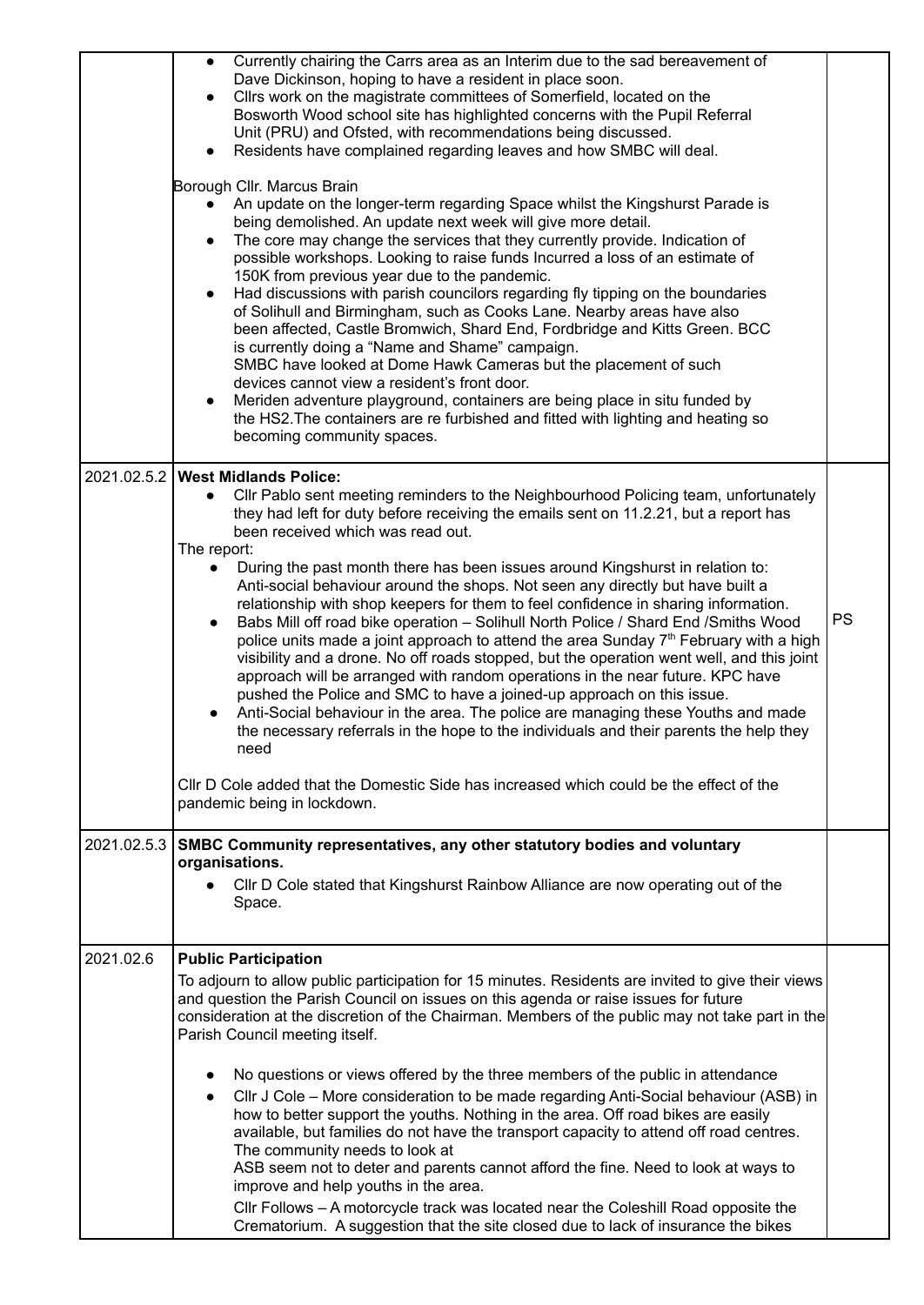|             | being used were not insured. No details of who run the site.                                                                                                                                                                                                                                                                |     |
|-------------|-----------------------------------------------------------------------------------------------------------------------------------------------------------------------------------------------------------------------------------------------------------------------------------------------------------------------------|-----|
|             | CIIr M Brain – Agreed suggested funds from HS2 to help with youths in the community<br>CIIr D Cole. The site in question is located in North Warwickshire Council                                                                                                                                                           |     |
|             | CIIr Follows - An email to District North Warwickshire Council to ask who owns the<br>site                                                                                                                                                                                                                                  | ΙAF |
|             | CIIr J Cole - Had been notified that many trees have been cut down ion Yorkswood<br>and no reason why. Research read that the canopies are important for nature                                                                                                                                                             |     |
|             | CIIr Mark – A report of the same issue been made in Smithswood. Tree surgeons thin<br>out the canopy for light to get to floor of the woodlands to encourage flower and lower<br>shrub growth. Cllr D Cole agreed the thinning of the borough's tress is for this<br>purpose.                                               |     |
|             | CIIr D Cole HS2 are felling trees for the new track line, but they are replacing two trees<br>$\bullet$<br>for every one felled. They are planting over 100,000 trees in the area and rejuvenated<br>part of the Forest of Arden.<br>Cllr Pablo a good intent to plant more, but some of those felled trees are decades old |     |
|             | and two new trees will take the same time to establish and provide the CO2 and the<br>natural habit to return.                                                                                                                                                                                                              |     |
| 2021.02.7   | <b>Minutes</b>                                                                                                                                                                                                                                                                                                              |     |
| 2021.02.7.1 | To approve the minutes of the Full Council Meeting held on 10 <sup>th</sup> December 2020                                                                                                                                                                                                                                   |     |
|             | Defer to next meeting                                                                                                                                                                                                                                                                                                       |     |
| 2021.02.7.2 | To approve the minutes of the Extraordinary Council Meeting held on 10 <sup>th</sup> December<br>2020                                                                                                                                                                                                                       |     |
|             | Defer to next meeting                                                                                                                                                                                                                                                                                                       |     |
| 2021.02.8   | <b>Finance</b><br>To receive and approve reports from RFO and make decisions as appropriate                                                                                                                                                                                                                                 |     |
| 2021.02.8.1 | AdvantEDGE financial reports / Bank Statement                                                                                                                                                                                                                                                                               |     |
|             | No financial report from AdvantEDGE. Defer to next meeting.                                                                                                                                                                                                                                                                 | lΑF |
| 2021.02.8.2 | Approve payments for December 2020                                                                                                                                                                                                                                                                                          |     |
|             | Members allowance and Income Tax - £731.28<br>Invoice received from SMBC for auditing accounts for the AGR - Annual Governance Audit<br>Report which previous clerk D Hindsley had requested SMBC to complete. £3180.00<br>Cllr A Fellows (chair) propose approval of payments for the total of: £3911.28                   |     |
|             | CIIr J Kimberley - propose to seek more information and detail the service that SMBC provided<br>in this matter                                                                                                                                                                                                             |     |
|             | Cllr A follows – read out SMBC cover letter attached to the invoice. Audit of statutory<br>accounts to provide assurance around the council's annual governance and the accountability<br>return. £2650 plus VAT £3180.00. Audit services have given a number for any queries.                                              |     |
|             | CIIr A Follows to contact Audit office and David Hindsley then clerk for further details.<br>CIIr A Follows proposed payment of £3911.28 to be made on a provisional basis<br>Seconded by Cllr D Cole.                                                                                                                      | lΑF |
|             | CIIr A Follows stated there will be an invoice in March for the Advantaged software £505.20<br>due 13th March 2021                                                                                                                                                                                                          |     |
| 2021.02.9   | Progress reports for information/action and make a decision as appropriate                                                                                                                                                                                                                                                  |     |
| 2021.02.9.1 | Kingshurst Post Office                                                                                                                                                                                                                                                                                                      |     |
| 2021.02.9.2 | Allotments and Jubilee Gardens                                                                                                                                                                                                                                                                                              |     |
| 2021.02.9.3 | Pavilions rent                                                                                                                                                                                                                                                                                                              |     |
|             |                                                                                                                                                                                                                                                                                                                             |     |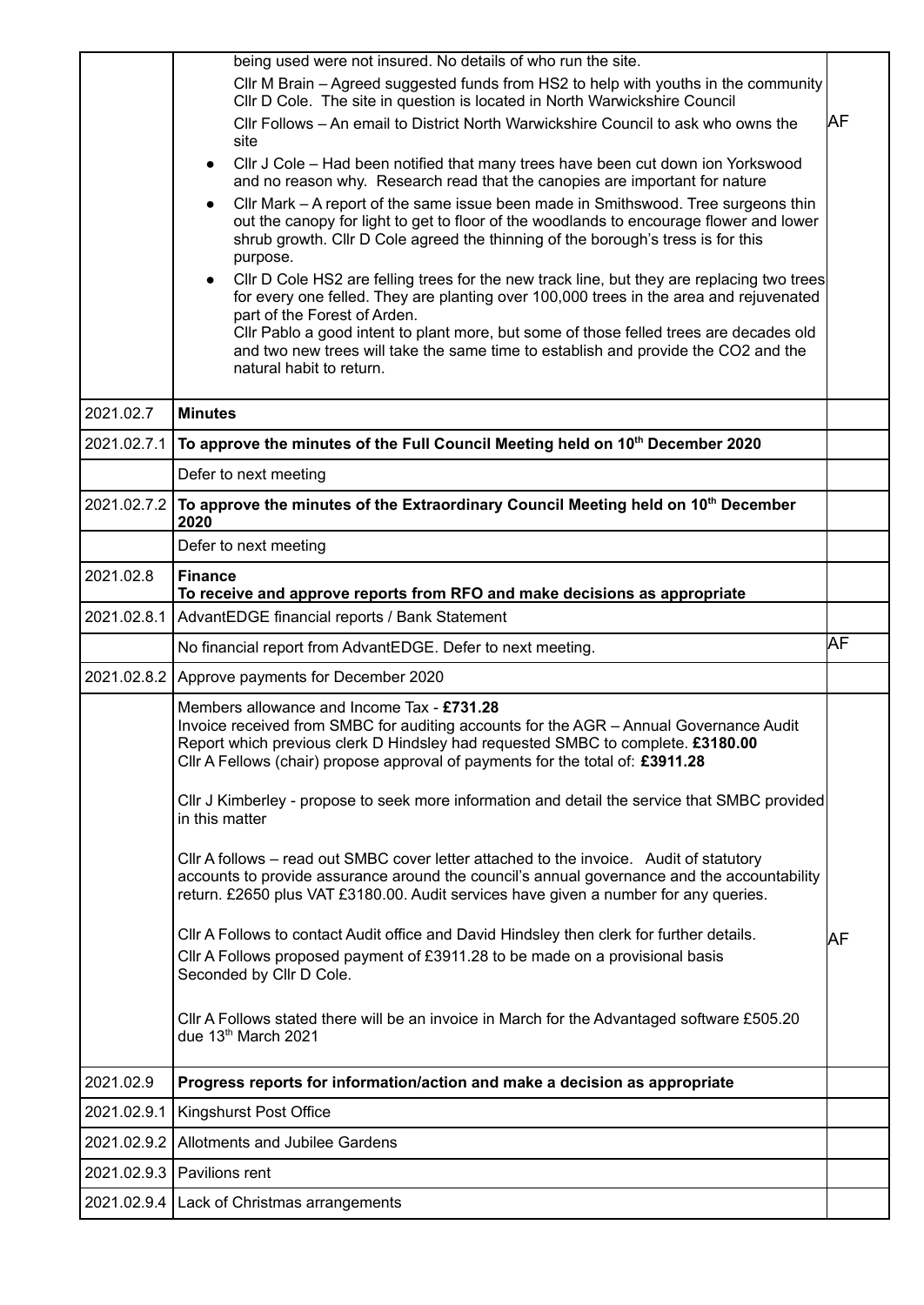|                                                                                                                                                                                | 2021.02.9.5   Enforcement                                                                                                                                                                                                                                                      |  |
|--------------------------------------------------------------------------------------------------------------------------------------------------------------------------------|--------------------------------------------------------------------------------------------------------------------------------------------------------------------------------------------------------------------------------------------------------------------------------|--|
| 2021.02.9.6                                                                                                                                                                    | <b>Clerk Vacancy</b>                                                                                                                                                                                                                                                           |  |
| 2021.02.10                                                                                                                                                                     | Councilors reports and items for future agenda                                                                                                                                                                                                                                 |  |
|                                                                                                                                                                                | Councillors are requested to use this opportunity to report minor matters of information not<br>included elsewhere on the agenda and to raise items for future agendas. Counsellors are<br>respectively reminded that this is not an opportunity for debate or decision making |  |
| 2021.02.11                                                                                                                                                                     | Date of next meeting                                                                                                                                                                                                                                                           |  |
|                                                                                                                                                                                | Thursday 11 <sup>th</sup> March 2021 @7pm via ZOOM Platform                                                                                                                                                                                                                    |  |
| Members of the public wishing to attend this meeting can do so by using the link above or by<br>clicking on the link on the council website – Kingshursstparish counicl.org.uk |                                                                                                                                                                                                                                                                                |  |